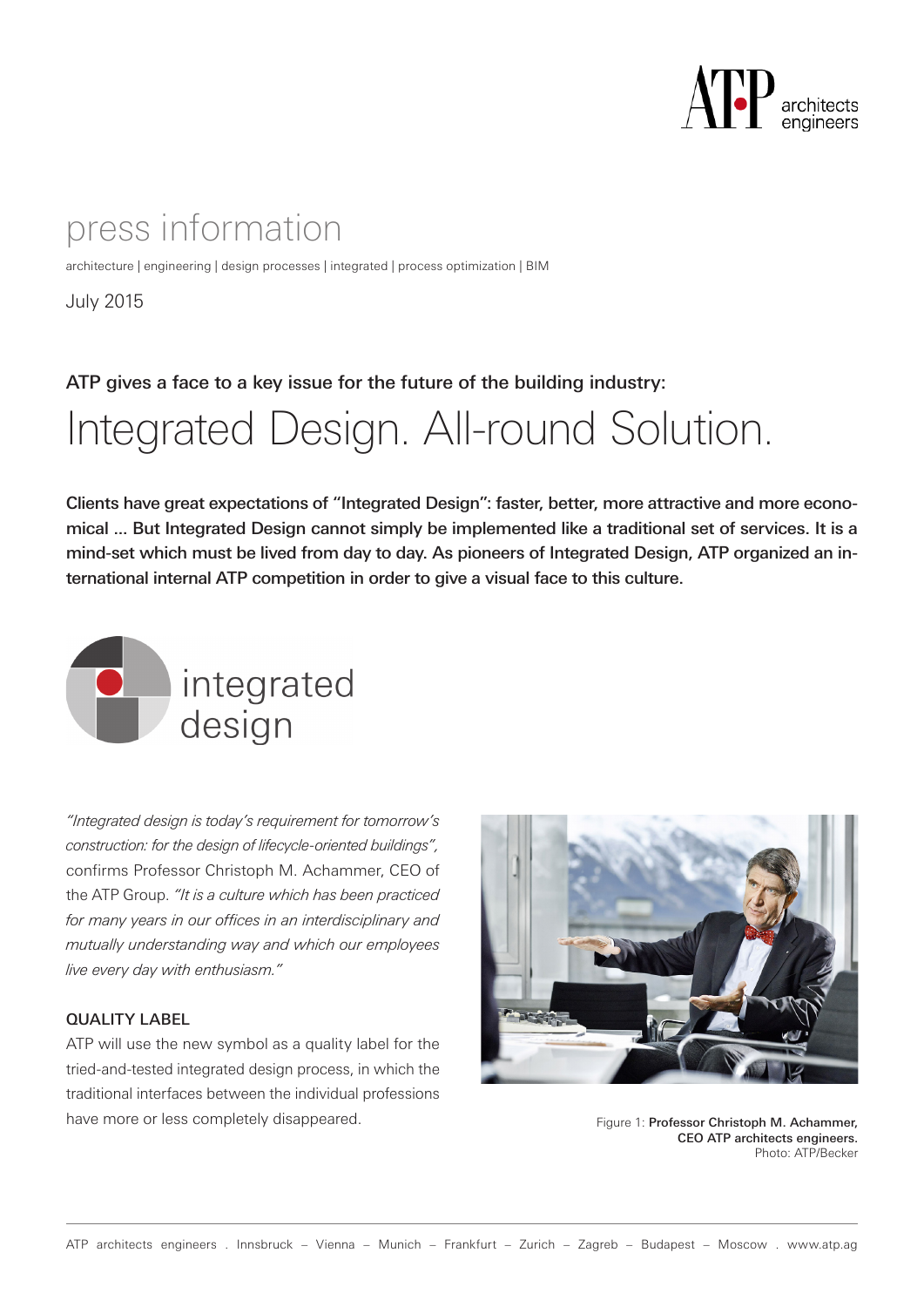

## A face for Integrated Design

#### Ideas Competition

In view of the approaching anniversary "Integrated Design at ATP – 1976 – 2016" ATP encouraged its own architects and engineers to think creatively about the core message of Integrated Design. A multi-stage internal competition involving all eight European offices was organized with the aim of developing an easily understandable symbol for the visual communication of Integrated Design. The idea was to reduce the complexity of the subject while drawing attention to all significant aspects of Integrated Design.

Of the almost 200 creative ideas the jury chose the circular symbol by Florian Schaller, an architect with ATP Vienna, as the winning entry. The symbol consists of six elements of different sizes and sums up the idea of the simultaneous and interdisciplinary cooperation of the key disciplines involved in a design process.

The specialist areas of architecture, constructional engineering (structural), services engineering (HVAC & electrical), tendering and site supervision merge smoothly into the circle like a mosaic whose completed form represents the integrated design process. The point in the center symbolizes the optimal outcome resulting from the disciplinary, results-oriented brainwork of all participants – a true all-round solution.

#### Four decades of an integrated design culture

It is already 40 years since ATP architects engineers began to design in an integrated way. The then transformation of the traditional architectural office into an integrated design company laid the cornerstone for its development into an internationally successful corporate office which currently employs 550 people. In 2015, ATP is the largest office in Western Europe in terms of contractual volume. Whereas different designers have traditionally worked sequentially and consecutively, the integrated design method requires all specialists to work simultaneously as equal partners on the same project. It is the overall result - rather than individual performances – that counts. This requires a basic change in the attitudes of all participants to each other and to the project. The total energy of the team is focused on the best and most sustainable solution in the sense of a "good building". This allows ATP to move a step forward to its vision of: Changing our world for the better with excellent buildings.





Figure 2: Symbol for Integrated Design. Copyright: ATP architects engineers

Figure 3: ATP's Integrated Design Culture. Credits: ATP/Becker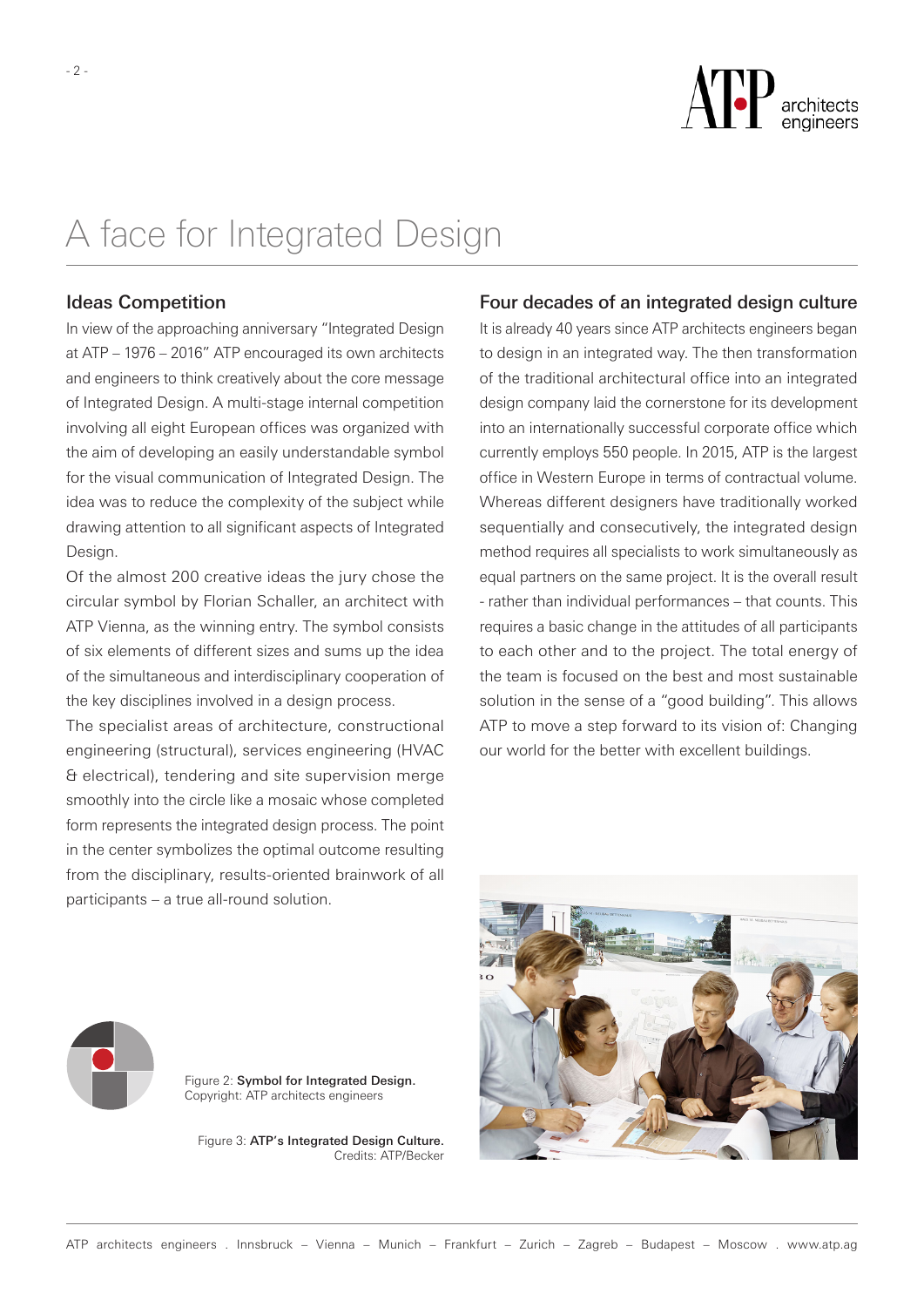

## A face for Integrated Design

Integrated design assumes responsibility for the entire design and construction process. This guarantees the client security, transparency and - via the elimination or risky interfaces – a single, competent point of contact. The Lead Project Manager assumes this overall responsibility and controls the means and structures required to manage the process.

#### Modern software to simulate the lifecycle

The most appropriate current tool for facilitating Integrated Design is BIM (Building Information Modeling). Following many years of development and optimization work ATP has been using this design tool in all its offices since 2008. ATP draws no more plans – it models buildings. BIM generates a data model that continuously records the design and construction process from the first idea via all virtual design variants and real building activities to the life-long operation of the building. All participants in the design process and the client enjoy real-time access to all design documents and can simulate and estimate the entire future lifecycle costs from the earliest design phase.

#### Certification of a design process

As an "Early Mover" in the architecture scene, all ATP's European offices work in an integrated and BIM-supported manner using solid know-how about the Integrated Design process for complex buildings. Since 2014 the ATP Group has been the world's first and, still, only architectural and engineering company to carry ISO 9001 and ISO 14001 Quality and Environmental Management Certification for all Integrated Design processes.



Figure 4: The new Research Institute for Molecular Pathology (IMP) in Vienna was integrally designed using BIM. Visualization: ATP

### The EU puts its support behind Integrated Design with BIM

The traditional Central European design approach is often marked by design errors and time-intensive correction measures resulting from inadequate communication within the project team. These often lead to significant additional costs in the construction and operating phases. In contrast, the Integrated Design method and the resulting earlier and more intense cooperation between architects and engineers reduces average design and construction timetables by up to 42 % and 49 % respectively.

In 2014 the European Parliament recommended a modernization of EU Laws governing the tender award process. In the meantime, the BIM tool has already become mandatory for publicly financed building projects in such countries as the UK, The Netherlands and Denmark. All other EU countries should follow by 2016, following the EU Commission's calculation of potential savings of between 5 and 20 %. Given an estimated tender volume of around 2 trillion euros this cost reduction of around 5 % would offer annual savings of at least 100 billion euros to the public purse. (See Verkstadsforum. se, 01/2014)